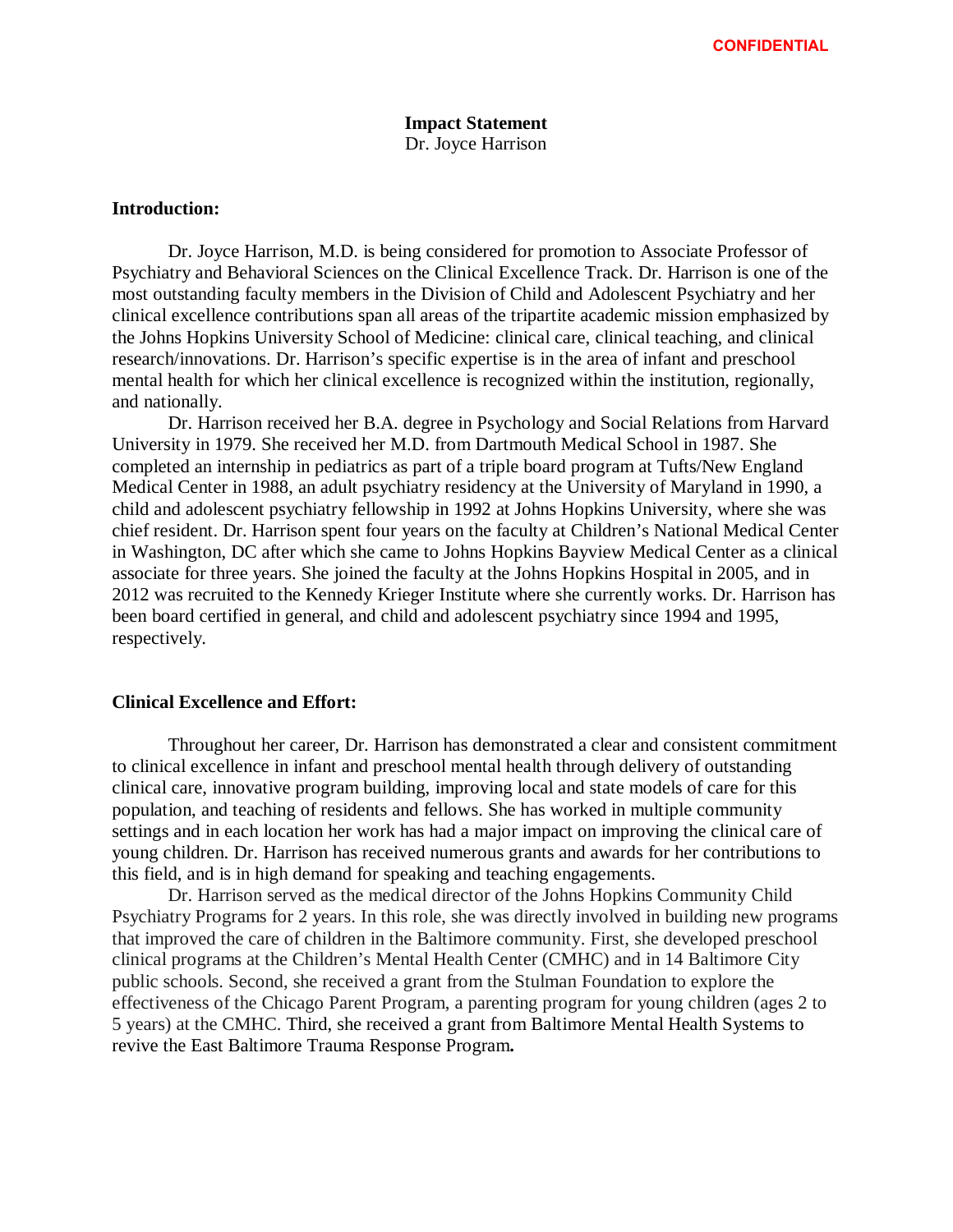## **Clinical Performance and Contributions:**

Dr. Harrison is an expert in the psychiatric assessment and treatment of very young children. She has seen patients from as far as California and over 30% of her active patients were travelling up to 3 hours to see her prior to COVID-19. 10% of her current caseload is relatives of faculty members. She is periodically contacted by the Department of State for young child assessments and is currently treating a child who lives in France.

Dr. Harrison has developed several innovative clinical programs that are the first of its kind and have had a major impact on the clinical care of preschool children with mental health difficulties within the local and regional community. These innovative programs are described below:

| <b>Date</b> | Program                   | <b>Location</b> | <b>Population</b>  | <b>Impact</b>      |
|-------------|---------------------------|-----------------|--------------------|--------------------|
| 2007-       | Multidisciplinary         | Bayview         | Serves children,   | Taught hundreds    |
| 2012        | Preschool Intensive       | Medical         | ages 0 to 5 years  | of parents how to  |
|             | <b>Outpatient Program</b> | Center          | with disruptive    | manage their       |
|             |                           |                 | behaviors and      | child's behaviors. |
|             |                           |                 | their caregivers   | Diverted inpatient |
|             |                           |                 |                    | hospitalization    |
| 2012-       | Maryland's Behavioral     | Statewide       | Provides           | Addressed the      |
| 2016        | Health Integration in     | program in      | psychiatric        | psychiatry         |
|             | Pediatric Primary Care    | Maryland        | consultation to    | workforce          |
|             | (BHIPP)                   |                 | pediatricians to   | shortage by        |
|             |                           |                 | equip them with    | teaching           |
|             |                           |                 | the skills to      | pediatricians how  |
|             |                           |                 | manage             | to manage mental   |
|             |                           |                 | preschool mental   | health problems    |
|             |                           |                 | health programs    |                    |
| 2016-       | Kennedy Krieger           | Statement       | Case discussions   | Improved access    |
| 2020        | Institute's Network for   | program in      | with pediatricians | to high quality    |
|             | Early Childhood Tele-     | $Maryland -$    | about how to       | care for preschool |
|             | health (KKI-NECT)         | particularly    | manage             | children with      |
|             |                           | in rural areas  | emotional and      | mental health      |
|             |                           |                 | behavioral         | problems           |
|             |                           |                 | problems in        |                    |
|             |                           |                 | preschool          |                    |
|             |                           |                 | children           |                    |

# **Recognition of Clinical Excellence:**

Dr. Harrison's recognition of clinical excellence is demonstrated through her multiple leadership roles, invited talks, grants, and awards that she has consistently received throughout her career for her outstanding work in the field. Some of these awards are listed below.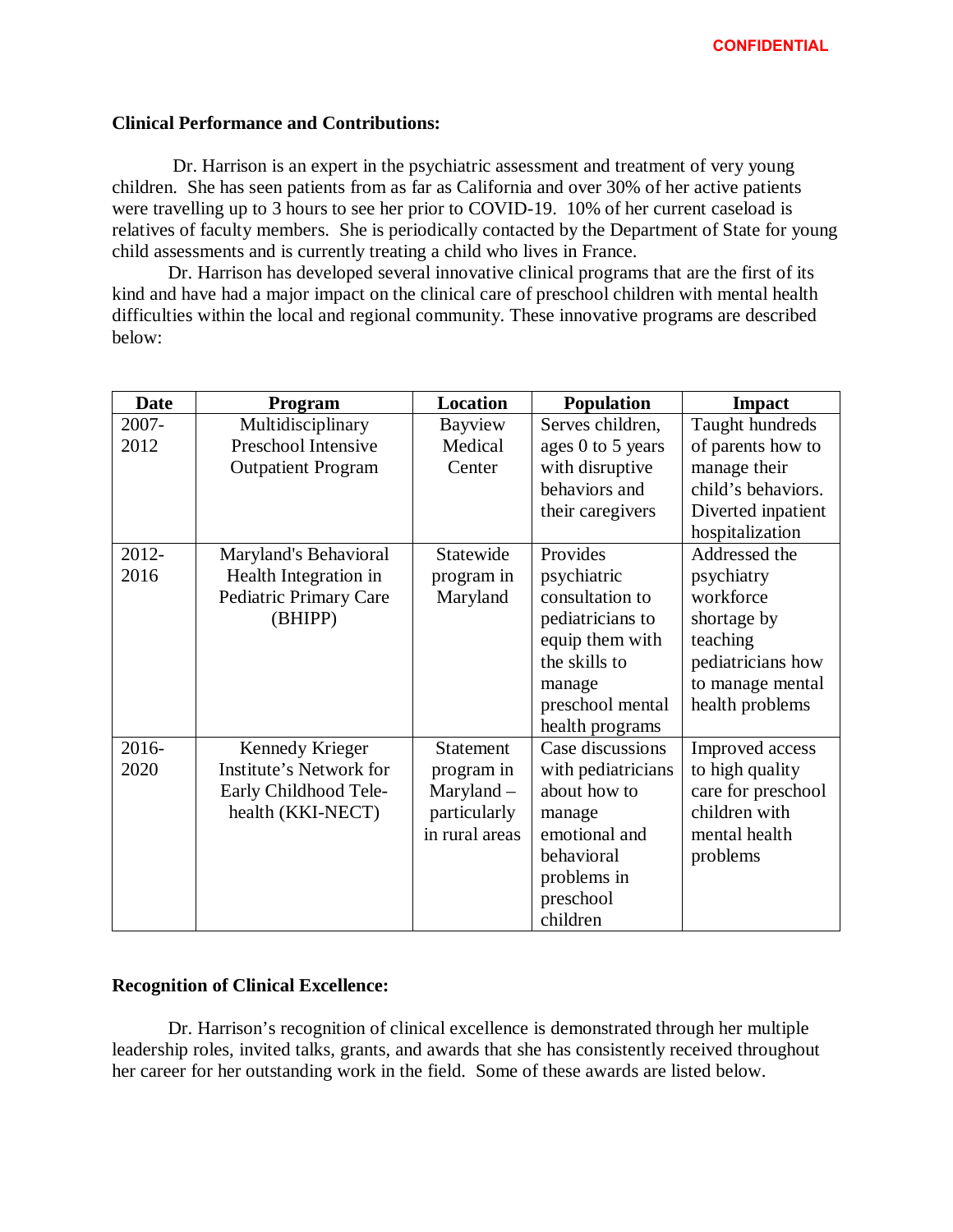| 2020                      | Co-Chair, Infant and Preschool Committee<br>American Academy of Child and Adolescent Psychiatry<br>(served as member of this committee for 12 years)                                                                            |
|---------------------------|---------------------------------------------------------------------------------------------------------------------------------------------------------------------------------------------------------------------------------|
| 2020                      | Johns Hopkins Institute for Excellence in Education<br><b>Outstanding Educator Award in Innovation</b><br>for the development of KKI-NECT<br>https://i95business.com/releases/1762                                              |
| 2007, 2010,<br>2015, 2020 | Child and Adolescent Psychiatry Faculty Teaching Award                                                                                                                                                                          |
| 2018                      | Appa Rao Award from the Buddhi Clinic in Chennai, India<br>for contributions to the field of neuropsychiatry                                                                                                                    |
| 2018                      | Elected President of the Maryland-DC Association for Infant Mental Health,<br>an affiliate of the World Association for Infant Mental Health                                                                                    |
| 2016                      | American Academy of Pediatrics, Special Achievement Award for Distinguished<br>Service and Dedication to the Mission and Goals of the Academy<br>for her work as the co-chair of the Maryland AAP Chapter's Poverty Task Force. |

### **Engagement in Teaching Mission and Mentorship:**

Dr. Harrison is committed to teaching and mentorship within and outside of the institution. Within the institution, her greatest contributions have been to the child and adolescent psychiatry fellowship. Dr. Harrison is one of the most sought out teachers in the child and adolescent psychiatry fellowship, and is the only faculty member to receive the Child and Adolescent Psychiatry faculty teaching award four times.

At the state level, since 2007 she has been a faculty member for the Maryland State Early Childhood Mental Health Certificate program, teaching sessions on early childhood psychiatric assessment and developmental comorbidity. This program has trained about 350 early childhood mental health therapists and professionals in Maryland.

In 2017, Dr. Harrison was invited by the director of the State Council on Child Abuse and Neglect to become a master trainer for the state of Maryland in Adverse Childhood Experiences. As the only MD clinician in the original cohort, she provides at least two annual trainings to medical professionals on topics related to Adverse Childhood Experiences. Since 2017 she has delivered 9 presentations to professionals in a variety of settings.

Nationally, for the past 6 years Dr. Harrison has presented a workshop every year at the American Academy of Child and Adolescent Psychiatry's annual meeting, which has trained attendees from a variety of disciplines in early childhood assessment. She has also organized or participated in a dozen presentations on topics in early childhood at these meetings. She is consistently rated as a top speaker by attendees.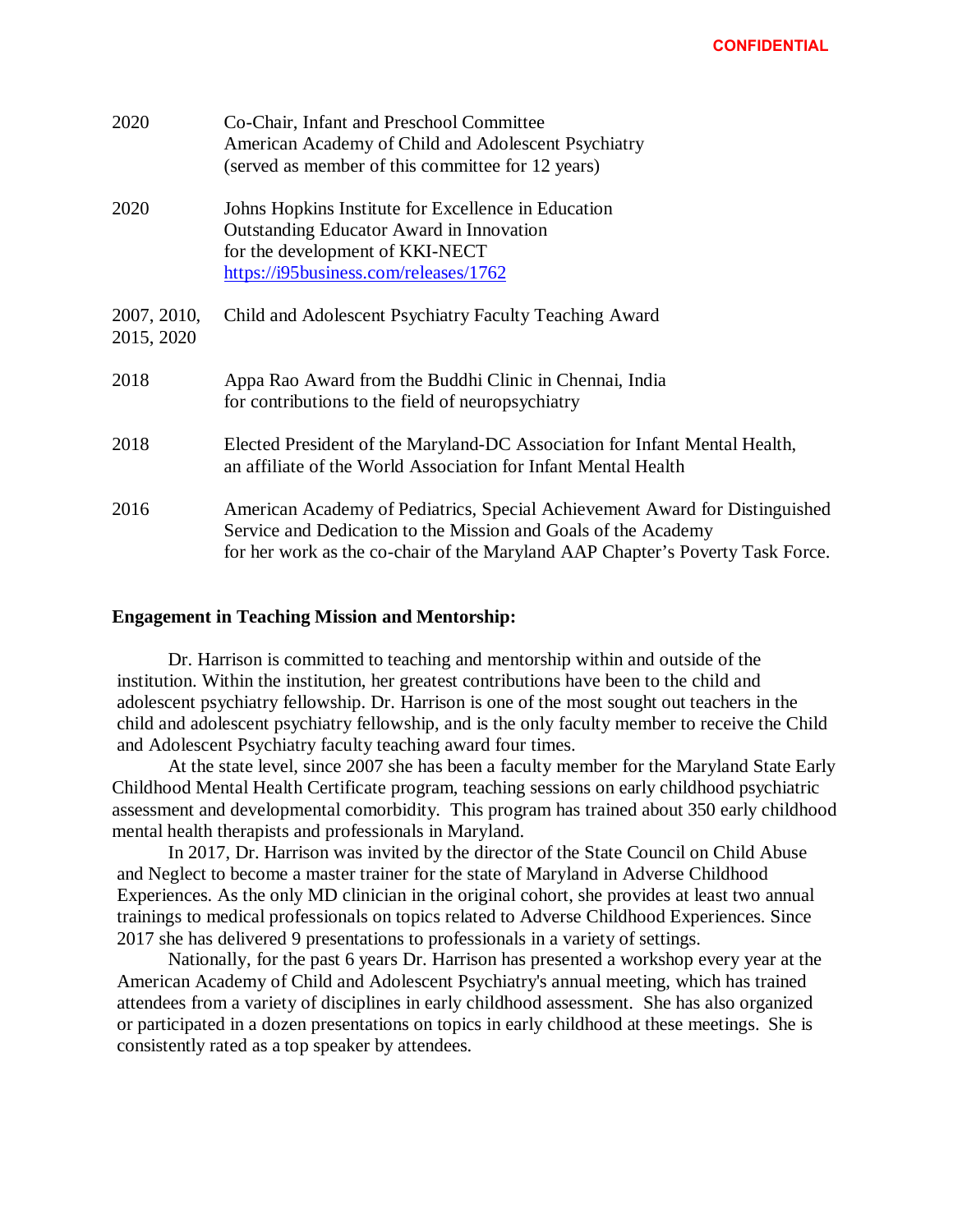### **Publications, Presentations:**

Dr. Harrison's extensive list of regional, national and international presentations is evidence that she is a highly sought out speaker. At Johns Hopkins, she has been invited to present Grand Rounds for the Department of Psychiatry twice.

At the regional level, Dr. Harrison has been invited to present at Grand Rounds for Children's National Medical Center in DC, the University of Maryland Department of Pediatrics, Cumberland General Hospital, Peninsula Regional Medical Center, and Frederick Memorial Hospital on a variety of clinical topics. She has presented at over a dozen statewide conferences on early childhood mental health topics for child care workers, school nurses, primary care providers and other early childhood clinicians. She is also frequently sought out by the media to provide expert advice on preschool mental health problems (e.g.,

[https://www.baltimoresun.com/bs-mtblog-2010-01-a\\_hrefhttpweblogsbaltimoresunc-story.html\)](https://www.baltimoresun.com/bs-mtblog-2010-01-a_hrefhttpweblogsbaltimoresunc-story.html).

Nationally, she is a well-known speaker at AACAP and has chaired or participated in 11 presentations at AACAP's annual meeting on topics of early childhood mental health and integrated care over the last five years. Her AACAP workshop on early childhood assessment resulted in an invitation by Springer to edit a book in this area. "Clinical Guide to the Psychiatric Assessment of Infants and Young Children" (April 2019).

Dr. Harrison has also been invited to give two international presentations. The first presentation was at the 2018 World Association of Infant Mental Health 16<sup>th</sup> World Congress in Rome Italy, entitled "Kennedy Krieger Institute Network for Early Childhood Tele-Education (KKI-NECT): A Multidisciplinary Model of Integrated Care for Behavioural, Emotional and Developmental Disorders in Children Birth to Five". The second presentation was an invitation to deliver the Appa Rao lecture in Chennai, India, where she gave two stellar presentations to over 300 professionals and families on "Neuropsychiatric, Behavioral, Developmental and Somatic Sequelae of Adverse Childhood Experiences". and "From Development to Care: Lessons from the Kennedy Krieger Institute's Network for Early Childhood Tele-Education".

### **Contributions to JHM Initiatives and/or Committees:**

Dr. Harrison has consistently been involved in committees at both the Kennedy Krieger Institute and Johns Hopkins Hospital. These include the following:

Johns Hopkins Hospital Education Committees (ensures outstanding education of child psychiatry residents)

| $2014$ – Present | <b>Child Psychiatry Division's Clinical Competency Committee</b> |
|------------------|------------------------------------------------------------------|
| 2010-2012        | Child Psychiatry Clinical Leadership Committee at Hopkins.       |
| 2009-2011        | <b>Residency Education Committee at Bayview</b>                  |

Kennedy Krieger Institute Committees

| $2013$ -present | Committee on Telehealth (oversees all              |
|-----------------|----------------------------------------------------|
| co-chair 2020   | telemedicine and telehealth activities), appointed |
| 2020            | <b>Medical Executive Committee</b>                 |